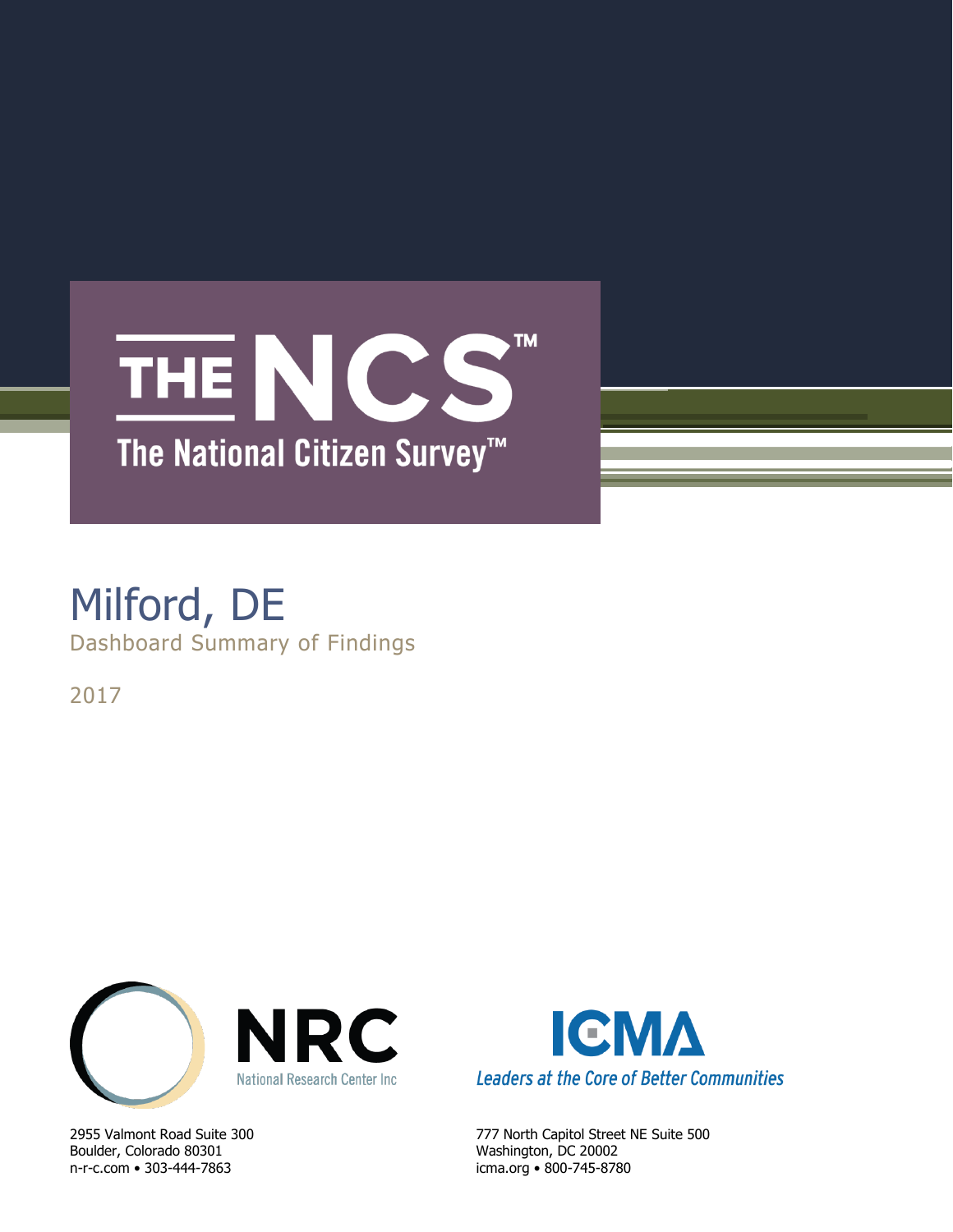# **Summary**

The National Citizen Survey™ (The NCS™) is a collaborative effort between National Research Center, Inc. (NRC) and the International City/County Management Association (ICMA). The survey and its administration are standardized to assure high quality research methods and directly comparable results across The NCS communities. The NCS captures residents' opinions within the three pillars of a community (Community Characteristics, Governance and Participation) across eight central facets of community (Safety, Mobility, Natural Environment, Built Environment, Economy, Recreation and Wellness, Education and Enrichment and Community Engagement). This report summarizes Milford's performance in the eight facets of community livability with the "General" rating as a summary of results from the overarching questions not shown within any of the eight facets. The "Overall" represents the community pillar in its entirety (the eight facets and general).

By summarizing resident ratings across the eight facets and three pillars of a livable community, a picture of Milford's community livability emerges. Below, the color of each community facet summarizes how residents rated each of the pillars that support it – Community Characteristics, Governance and Participation. When most ratings were higher than the benchmark, the color is the darkest shade; when most ratings were lower than the benchmark, the color is the lightest shade. A mix of ratings (higher and lower than the benchmark) results in a color between the extremes.

Broadly, ratings about the community's characteristics across all pillars of community livability tended to be positive and similar to the benchmark.

|                                 | <b>Community Characteristics</b> |         |       | Governance |                        |       | Participation |         |       |
|---------------------------------|----------------------------------|---------|-------|------------|------------------------|-------|---------------|---------|-------|
|                                 | Higher                           | Similar | Lower | Higher     | Similar                | Lower | Higher        | Similar | Lower |
| Overall                         |                                  | 46      |       |            | 45                     |       |               | 33      |       |
| General                         |                                  |         |       |            |                        |       |               |         |       |
| Safety                          |                                  |         |       |            |                        |       |               |         |       |
| Mobility                        |                                  |         |       |            |                        |       |               |         |       |
| Natural Environment             |                                  |         |       |            |                        |       |               |         |       |
| <b>Built Environment</b>        |                                  |         | n     |            |                        |       |               |         |       |
| Economy                         |                                  |         |       |            |                        |       |               |         |       |
| Recreation and Wellness         |                                  |         |       |            | $\boldsymbol{\Lambda}$ |       |               |         |       |
| <b>Education and Enrichment</b> |                                  |         |       |            |                        |       |               |         |       |
| Community Engagement            |                                  |         |       |            |                        |       |               | 10      |       |

Figure 1: Dashboard Summary

| Legend |         |
|--------|---------|
|        | Higher  |
|        | Similar |
|        | Lower   |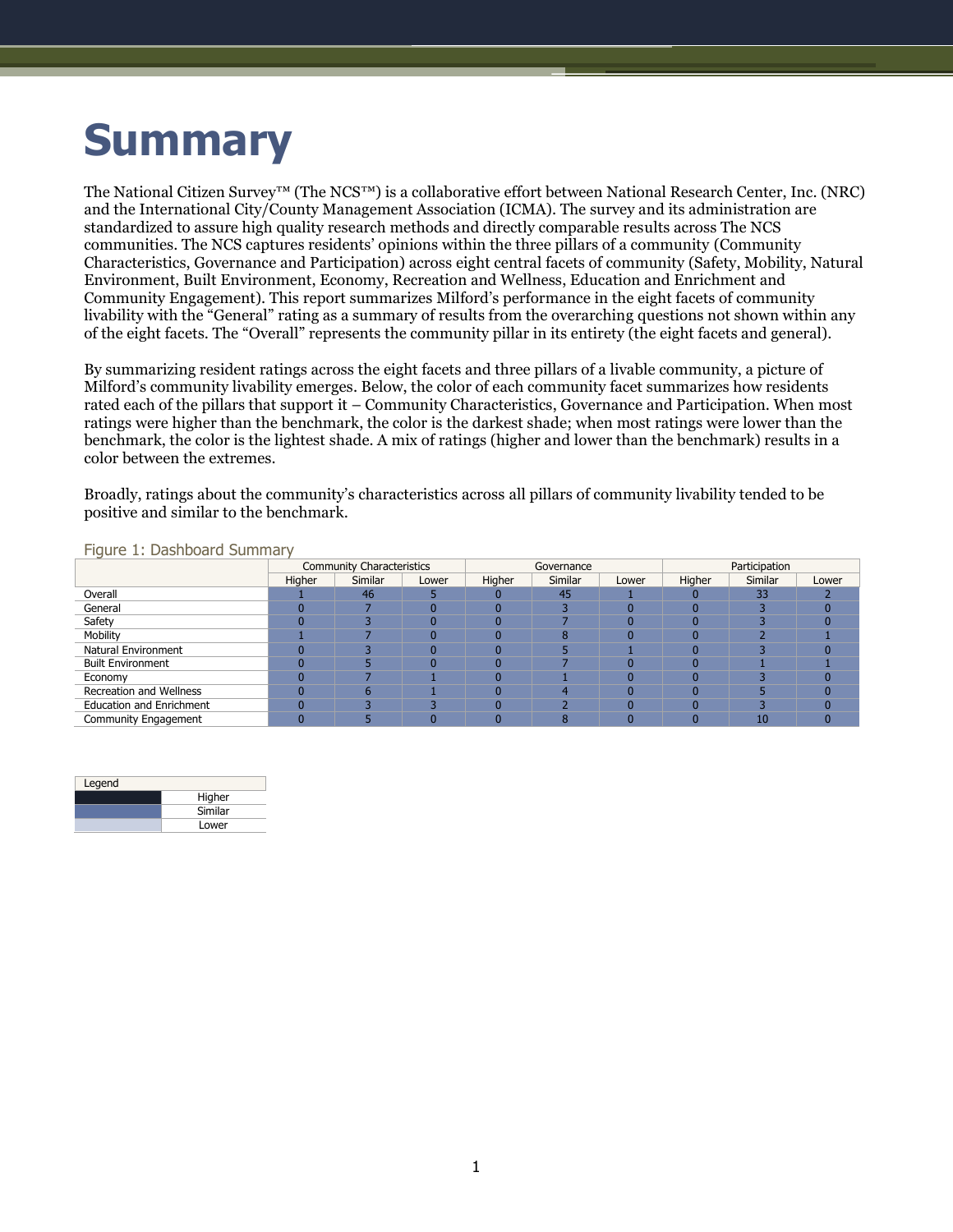### The National Citizen Survey™

### Figure 2: Detailed Dashboard

|                          | <b>Community Characteristics</b>   | <b>Benchmark</b>      | Percent<br>positive | Governance                                                             | Benchmark             | Percent<br>positive | Participation                                    | <b>Benchmark</b>  | Percent<br>positive |
|--------------------------|------------------------------------|-----------------------|---------------------|------------------------------------------------------------------------|-----------------------|---------------------|--------------------------------------------------|-------------------|---------------------|
|                          | Overall appearance                 | $\leftrightarrow$     | 69%                 | Customer service                                                       | $\leftrightarrow$     | 76%                 | <b>Recommend Milford</b>                         | $\leftrightarrow$ | 84%                 |
|                          | Overall quality of life            | $\leftrightarrow$     | 77%                 | Services provided by Milford                                           | $\leftrightarrow$     | 76%                 | Remain in Milford                                | $\leftrightarrow$ | 81%                 |
|                          | Place to retire                    | $\leftrightarrow$     | 65%                 | Services provided by the Federal<br>Government                         | $\leftrightarrow$     | 36%                 | Contacted Milford employees                      | $\leftrightarrow$ | 52%                 |
|                          | Place to raise children            | $\leftrightarrow$     | 75%                 |                                                                        |                       |                     |                                                  |                   |                     |
|                          | Place to live                      | $\leftrightarrow$     | 84%                 |                                                                        |                       |                     |                                                  |                   |                     |
| General                  | Neighborhood                       | $\longleftrightarrow$ | 78%                 |                                                                        |                       |                     |                                                  |                   |                     |
|                          | Overall image                      | $\leftrightarrow$     | 62%                 |                                                                        |                       |                     |                                                  |                   |                     |
|                          | Overall feeling of safety          | $\leftrightarrow$     | 70%                 | Police                                                                 | $\longleftrightarrow$ | 80%                 | Was NOT the victim of a crime                    | $\leftrightarrow$ | 81%                 |
|                          | Safe in neighborhood               | $\leftrightarrow$     | 91%                 | Crime prevention<br>61%<br>Did NOT report a crime<br>$\leftrightarrow$ |                       | $\leftrightarrow$   | 73%                                              |                   |                     |
|                          | Safe downtown area                 | $\leftrightarrow$     | 89%                 | Fire                                                                   | $\leftrightarrow$     | 96%                 | Stocked supplies for an emergency                |                   | 40%                 |
|                          |                                    |                       |                     | Fire prevention                                                        | $\leftrightarrow$     | 73%                 |                                                  |                   |                     |
|                          |                                    |                       |                     | Ambulance/EMS                                                          | $\leftrightarrow$     | 92%                 |                                                  |                   |                     |
| Safety                   |                                    |                       |                     | Emergency preparedness                                                 | $\longleftrightarrow$ | 63%                 |                                                  |                   |                     |
|                          |                                    |                       |                     | Animal control                                                         | $\leftrightarrow$     | 48%                 |                                                  |                   |                     |
|                          | Traffic flow                       |                       | 65%                 | Traffic enforcement                                                    | $\leftrightarrow$     | 75%                 | Carpooled instead of driving alone               | $\leftrightarrow$ | 35%                 |
|                          | Travel by car                      | $\leftrightarrow$     | 81%                 | Street repair                                                          | $\leftrightarrow$     | 50%                 | Walked or biked instead of driving               | $\leftrightarrow$ | 56%                 |
|                          | Travel by bicycle                  | $\leftrightarrow$     | 58%                 | Street cleaning                                                        | $\leftrightarrow$     | 70%                 | Used public transportation instead of<br>driving |                   | 7%                  |
|                          | Ease of walking                    | $\leftrightarrow$     | 74%                 | Street lighting                                                        | $\leftrightarrow$     | 76%                 |                                                  |                   |                     |
|                          | Travel by public<br>transportation | $\leftrightarrow$     | 31%                 | Snow removal                                                           | $\leftrightarrow$     | 65%                 |                                                  |                   |                     |
|                          | Overall ease of travel             | $\leftrightarrow$     | 80%                 | Sidewalk maintenance                                                   | $\longleftrightarrow$ | 48%                 |                                                  |                   |                     |
|                          | Public parking                     | $\leftrightarrow$     | 61%                 | Traffic signal timing                                                  | $\longleftrightarrow$ | 56%                 |                                                  |                   |                     |
| Mobility                 | Paths and walking trails           | $\leftrightarrow$     | 61%                 | Bus or transit services                                                | $\leftrightarrow$     | 46%                 |                                                  |                   |                     |
|                          | Overall natural<br>environment     | $\leftrightarrow$     | 79%                 | Garbage collection                                                     | $\leftrightarrow$     | 80%                 | Recycled at home                                 | $\leftrightarrow$ | 91%                 |
|                          | Air quality                        | $\longleftrightarrow$ | 70%                 | Recycling                                                              | $\longleftrightarrow$ | 79%                 | Conserved water                                  | $\leftrightarrow$ | 86%                 |
| Natural<br>Environment   | Cleanliness                        | $\leftrightarrow$     | 64%                 | Yard waste pick-up                                                     | $\leftrightarrow$     | 75%                 | Made home more energy efficient                  | $\leftrightarrow$ | 80%                 |
|                          |                                    |                       |                     | Drinking water                                                         |                       | 47%                 |                                                  |                   |                     |
|                          |                                    |                       |                     | Open space                                                             | $\leftrightarrow$     | 56%                 |                                                  |                   |                     |
|                          |                                    |                       |                     | Natural areas preservation                                             | $\longleftrightarrow$ | 61%                 |                                                  |                   |                     |
|                          | New development in<br>Milford      | $\leftrightarrow$     | 49%                 | Sewer services                                                         | $\leftrightarrow$     | 73%                 | NOT experiencing housing cost stress             | $\leftrightarrow$ | 59%                 |
| <b>Built Environment</b> | Affordable quality housing         | $\leftrightarrow$     | 41%                 | Storm drainage                                                         | $\leftrightarrow$     | 56%                 | Did NOT observe a code violation                 |                   | 43%                 |
|                          | Housing options                    | $\leftrightarrow$     | 49%                 | Power utility                                                          | $\leftrightarrow$     | 69%                 |                                                  |                   |                     |
|                          | Overall built environment          | $\leftrightarrow$     | 55%                 | Utility billing                                                        | $\longleftrightarrow$ | 60%                 |                                                  |                   |                     |
|                          | Public places                      | $\leftrightarrow$     | 53%                 | Land use, planning and zoning                                          | $\leftrightarrow$     | 42%                 |                                                  |                   |                     |
|                          |                                    |                       |                     | Code enforcement                                                       | $\leftrightarrow$     | 39%                 |                                                  |                   |                     |
|                          |                                    |                       |                     | Cable television                                                       | $\leftrightarrow$     | 49%                 |                                                  |                   |                     |

**Legend**

↑↑ Much higher ↑ Higher ↔ Similar ↓ Lower ↓↓ Much lower \* Not available

2